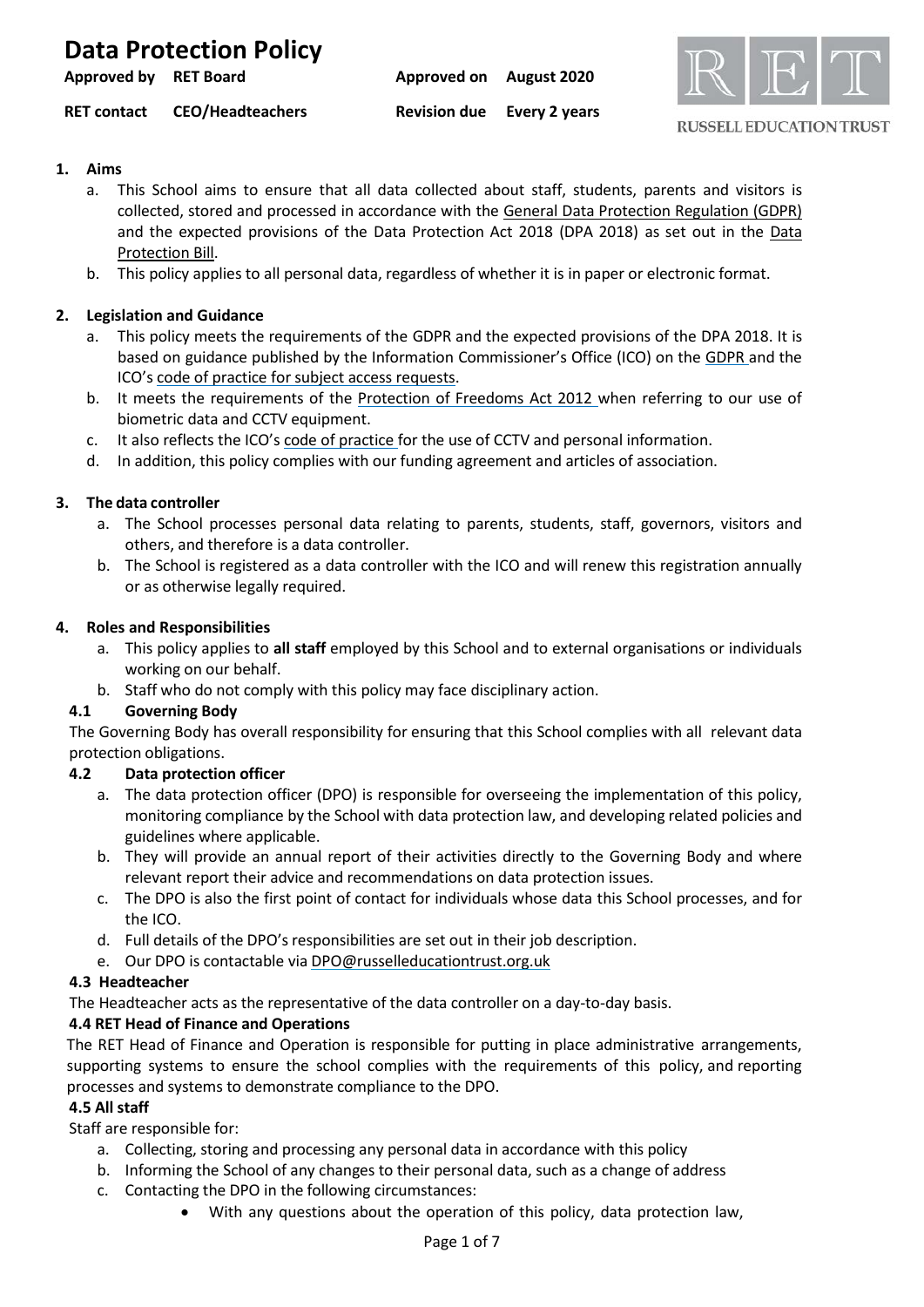| Approved by RET Board |                         | Approved on August 2020           |  |
|-----------------------|-------------------------|-----------------------------------|--|
| <b>RET contact</b>    | <b>CEO/Headteachers</b> | <b>Revision due</b> Every 2 years |  |



#### **RUSSELL EDUCATION TRUST**

retaining personal data or keeping personal data secure

- If they have any concerns that this policy is not being followed
- If they are unsure whether or not they have a lawful basis to use personal data in a particular way
- If they need to rely on or obtain consent, draft a privacy notice, deal with data protection rights invoked by an individual, or transfer personal data outside the European Economic Area
- If there has been a data breach
- Whenever they are engaging in a new activity that may affect the privacy rights of individuals
- If they need help with any contracts or sharing personal data with third parties

### **5. Data protection principles**

- c. The GDPR is based on data protection principles that this School must comply with. The principles say that personal data must be:
	- Processed lawfully, fairly and in a transparent manner
	- Collected for specified, explicit and legitimate purposes
	- Adequate, relevant and limited to what is necessary to fulfil the purposes for which it is processed
	- Accurate and, where necessary, kept up to date
	- Kept for no longer than is necessary for the purposes for which it is processed
	- Processed in a way that ensures it is appropriately secure
- d. This policy sets out how this School aims to comply with these principles.

## **6. Collecting personal data**

#### **6.1** 1 **Lawfulness, fairness and transparency**

- a. The School will only process personal data where they have one of 6 'lawful bases' (legal reasons) to do so under data protection law:
	- The data needs to be processed so that the School can **fulfil a contract** with the individual, or the individual has asked RET/the School to take specific steps before entering into a contract
	- The data needs to be processed so that the School can **comply with a legal obligation**
	- The data needs to be processed to ensure the **vital interests** of the individual e.g. to protect someone's life
	- The data needs to be processed so that the School, as a public authority, can perform a task **in the public interest,** and carry out its official functions
	- The data needs to be processed for the **legitimate interests** of the School or a third party (provided the individual's rights and freedoms are not overridden)
	- The individual (or their parent/carer when appropriate in the case of a student) has freely given clear **consent**
- b. For special categories of personal data, we will also meet one of the special category conditions for processing which are set out in the GDPR and DPA 2018.
- c. If we offer online services to students, such as classroom apps, and we intend to rely on consent as a basis for processing, we will get parental consent where the student is under 13 (except for online counselling and preventive services).
- d. Whenever we first collect personal data directly from individuals, we will provide them with the relevant information required by data protection law.
- **6.2** Limitation, minimisation and accuracy
	- a. The School will only collect personal data for specified, explicit and legitimate reasons. We will explain these reasons to the individuals when we first collect their data.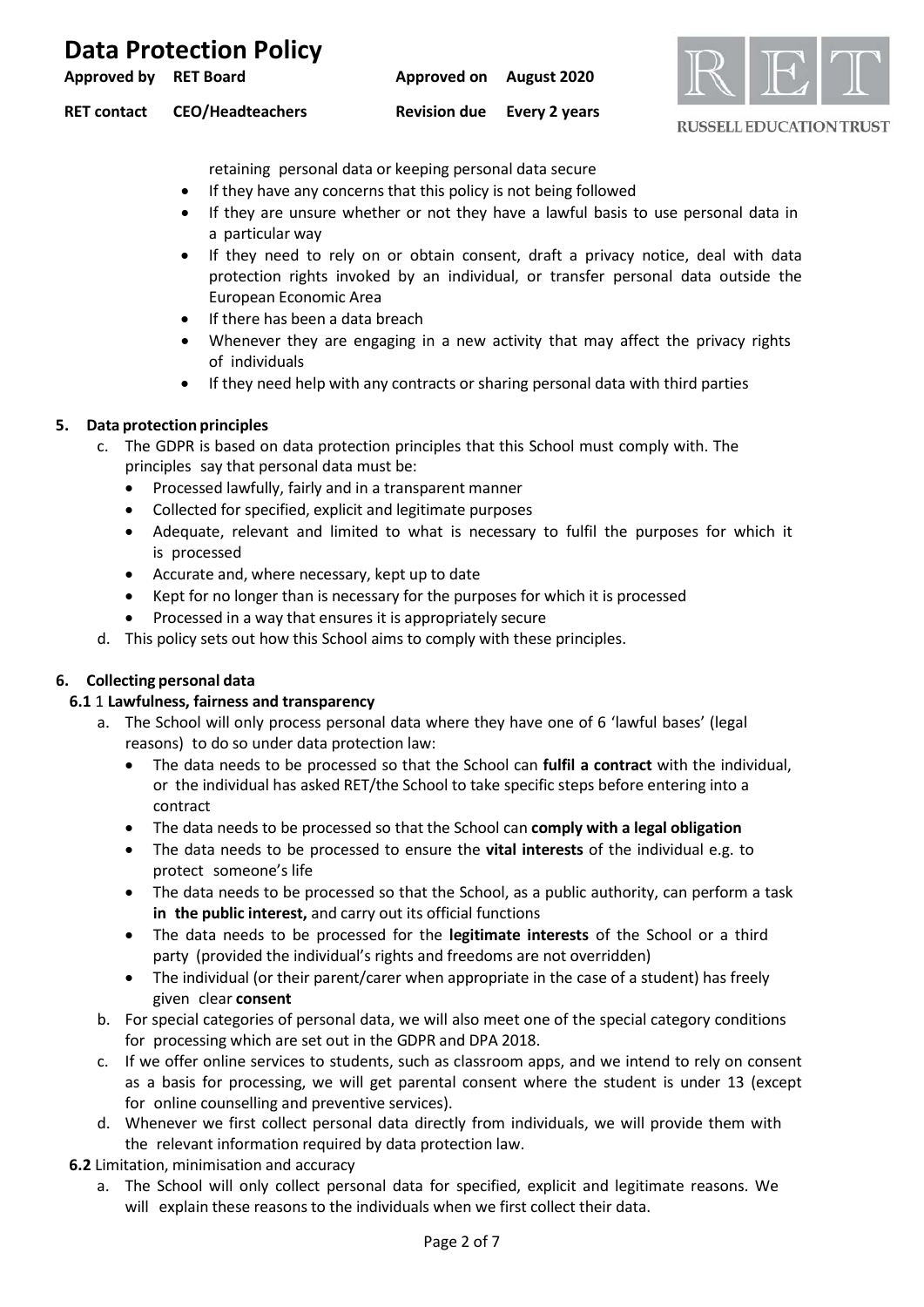| <b>Approved by RET Board</b> |                         | Approved on August 2020           |  |
|------------------------------|-------------------------|-----------------------------------|--|
| <b>RET contact</b>           | <b>CEO/Headteachers</b> | <b>Revision due</b> Every 2 years |  |

- b. If the school wants to use personal data for reasons other than those given when we first obtained it, we will inform the individuals concerned before we do so, and seek consent where necessary.
- c. Staff must only process personal data where it is necessary in order to do their jobs. When staff no longer need the personal data they hold, they must ensure it is deleted or anonymised. This will be done in accordance guidance provided by the [Information](http://irms.org.uk/?page=schoolstoolkit&terms=%22toolkit%2Band%2Bschools%22) and Records [Management Society's](http://irms.org.uk/?page=schoolstoolkit&terms=%22toolkit%2Band%2Bschools%22) toolkit for Schools.

**RUSSELL EDUCATION TRUST** 

## **7. Sharing personal data**

- The School will not normally share personal data with anyone else, but may do so where:
	- 1. There is an issue with a student or parent/carer that puts the safety of our staff at risk
	- 2. We need to liaise with other agencies we will seek consent as necessary before doing this
	- 3. Our suppliers or contractors need data to enable us to provide services to our staff and students – for example, IT companies. When doing this, we will:
		- Only appoint suppliers or contractors which can provide sufficient guarantees that they comply with data protection law
		- Establish a data sharing agreement with the supplier or contractor, either in the contract or as a standalone agreement, to ensure the fair and lawful processing of any personal data we share
		- Only share data that the supplier or contractor needs to carry out their service, and information necessary to keep them safe while working with us
- b. We will also share personal data with law enforcement and government bodies where we are legally required to do so, including for:
	- 1. The prevention or detection of crime and/or fraud
	- 2. The apprehension or prosecution of offenders
	- 3. The assessment or collection of tax owed to HMRC
	- 4. In connection with legal proceedings
	- 5. Where the disclosure is required to satisfy our safeguarding obligations
	- 6. Research and statistical purposes, as long as personal data is sufficiently anonymised or consent has been provided
- c. We may also share personal data with emergency services and local authorities to help them to respond to an emergency situation that affects any of our students or staff.
- d. Where we transfer personal data to a country or territory outside the European Economic Area, we will do so in accordance with data protection law.

## **8. Biometric recognitionsystems**

- a. Where we use students' biometric data as part of an automated biometric recognition system (for example, students use thumb prints to receive school meals instead of paying with cash) we will comply with the requirements of the Protection of [Freedoms Act](https://www.legislation.gov.uk/ukpga/2012/9/section/26) 2012.
- b. Parents/carers will be notified before any biometric recognition system is put in place or before their child first takes part in it. The School will get written consent from at least one parent or carer before we take any biometric data from their child and first process it.
- c. Parents/carers and students have the right to choose not to use the School's biometric system(s). We will provide alternative means of accessing the relevant services for those students.
- d. Parents/carers and students can object to participation in the School's biometric recognition system(s), or withdraw consent, at any time, and we will make sure that any relevant data already captured is deleted.
- e. As required by law, if a student refuses to participate in, or continue to participate in, the processing of their biometric data, we will not process that data irrespective of any consent given by the student's parent(s)/carer(s).
- f. Where staff members or other adults use the School's biometric system(s), we will also obtain their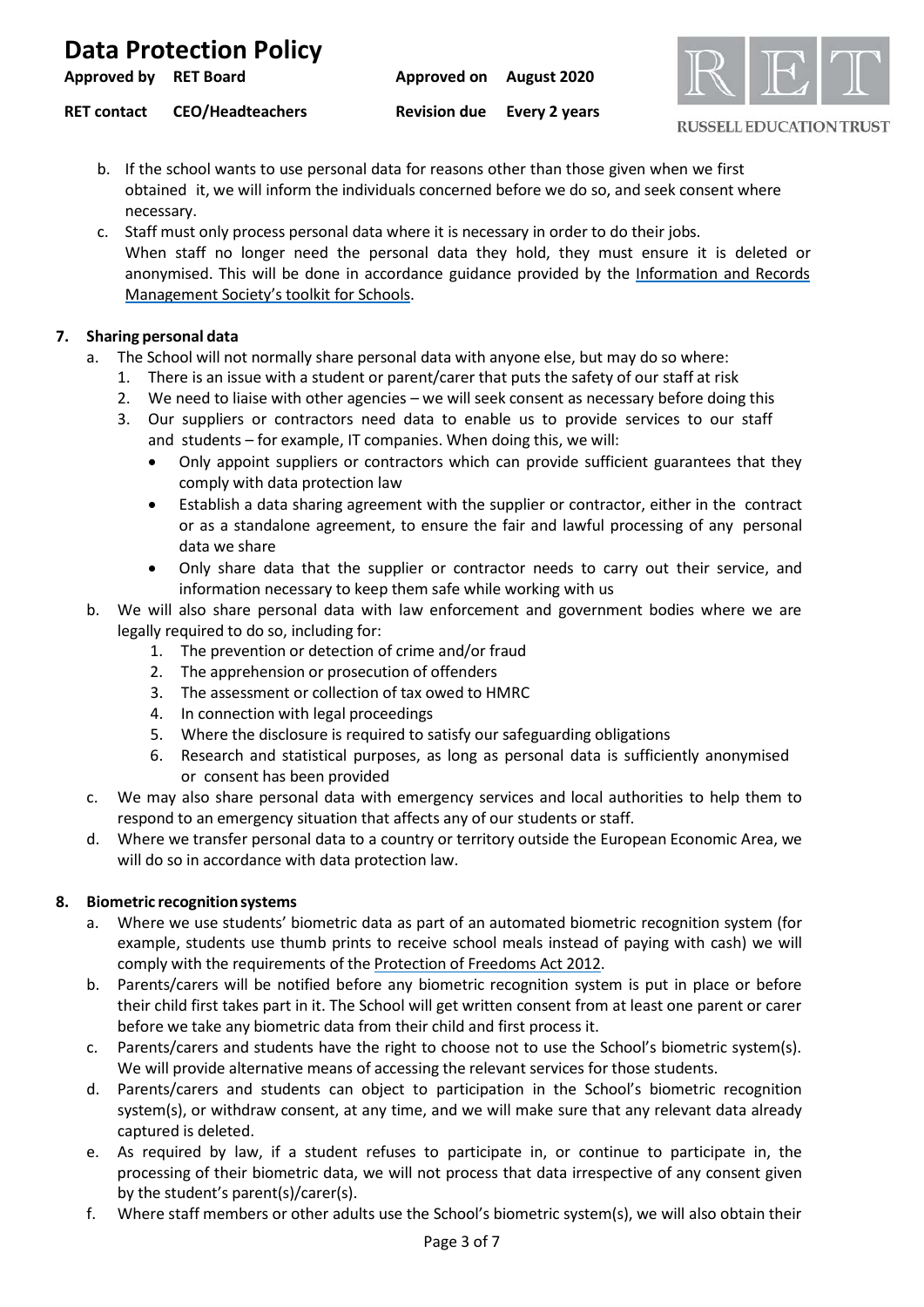| <b>Approved by RET Board</b> |                         | Approved on August 2020 |                                   |  |
|------------------------------|-------------------------|-------------------------|-----------------------------------|--|
| <b>RET contact</b>           | <b>CEO/Headteachers</b> |                         | <b>Revision due</b> Every 2 years |  |



**RUSSELL EDUCATION TRUST** 

consent before they first take part in it, and provide alternative means of accessing the relevant service if they object. Staff and other adults can also withdraw consent at any time, and the School will delete any relevant data already captured.

## **9. CCTV**

- a. We use CCTV in various locations around the school site to ensure it remains safe. We will adhere to the ICO's code of [practice](https://ico.org.uk/media/for-organisations/documents/1542/cctv-code-of-practice.pdf) for the use of CCTV.
- b. We do not need to ask individuals' permission to use CCTV, but we make it clear where individuals are being recorded. Security cameras are clearly visible and accompanied by prominent signs explaining that CCTV is in use.
- c. See also the School's CCTV Policy for more detail about use of CCTV in this School.

## **10. Photographs and videos**

- a. As part of our School activities, we may take photographs and record images of individuals within our School.
- b. We will obtain written consent from parents/carers, or students aged 18 and over, for photographs and videos to be taken of students for communication, marketing and promotional materials.
- c. Where we need parental consent, we will clearly explain how the photograph and/or video will be used to both the parent/carer and student. Where we don't need parental consent, we will clearly explain to the student how the photograph and/or video will be used.
	- Uses may include:
	- 1. Within School on notice boards and in School newsletters and/or prospectus
	- 2. Outside of School by external agencies such as the School photographer, newspapers, campaigns
	- 3. Online on our School website or social media pages
- d. Consent can be refused or withdrawn at any time. If consent is withdrawn, we will delete the photograph or video and not distribute it further.
- e. When using photographs and videos in this way we will not accompany them with any other personal information about the child, to ensure they cannot be identified.
- f. See also our ICT Acceptable Use Policies for Staff/Students for more information on use of photographs and videos.

## **11. Subject accessrequests and other rights of individuals**

**11.1** Subject access requests

- a. Individuals have a right to make a 'subject access request' to gain access to personal information that the School holds about them. This includes:
	- Confirmation that their personal data is being processed
	- Access to a copy of the data
	- The purposes of the data processing
	- The categories of personal data concerned
	- Who the data has been, or will be, shared with
	- How long the data will be stored for, or if this isn't possible, the criteria used to determine this period
	- The source of the data, if not the individual
	- Whether any automated decision-making is being applied to their data, and what the significance and consequences of this might be for the individual
- b. Subject access requests must be submitted in writing, either by using the form available to download on the school website or by letter or email [\(DPO@russelleducationtrust.org.uk\)](mailto:DPO@russelleducationtrust.org.uk) addressed to the DPO.
- c. Requests should include:
	- Name of individual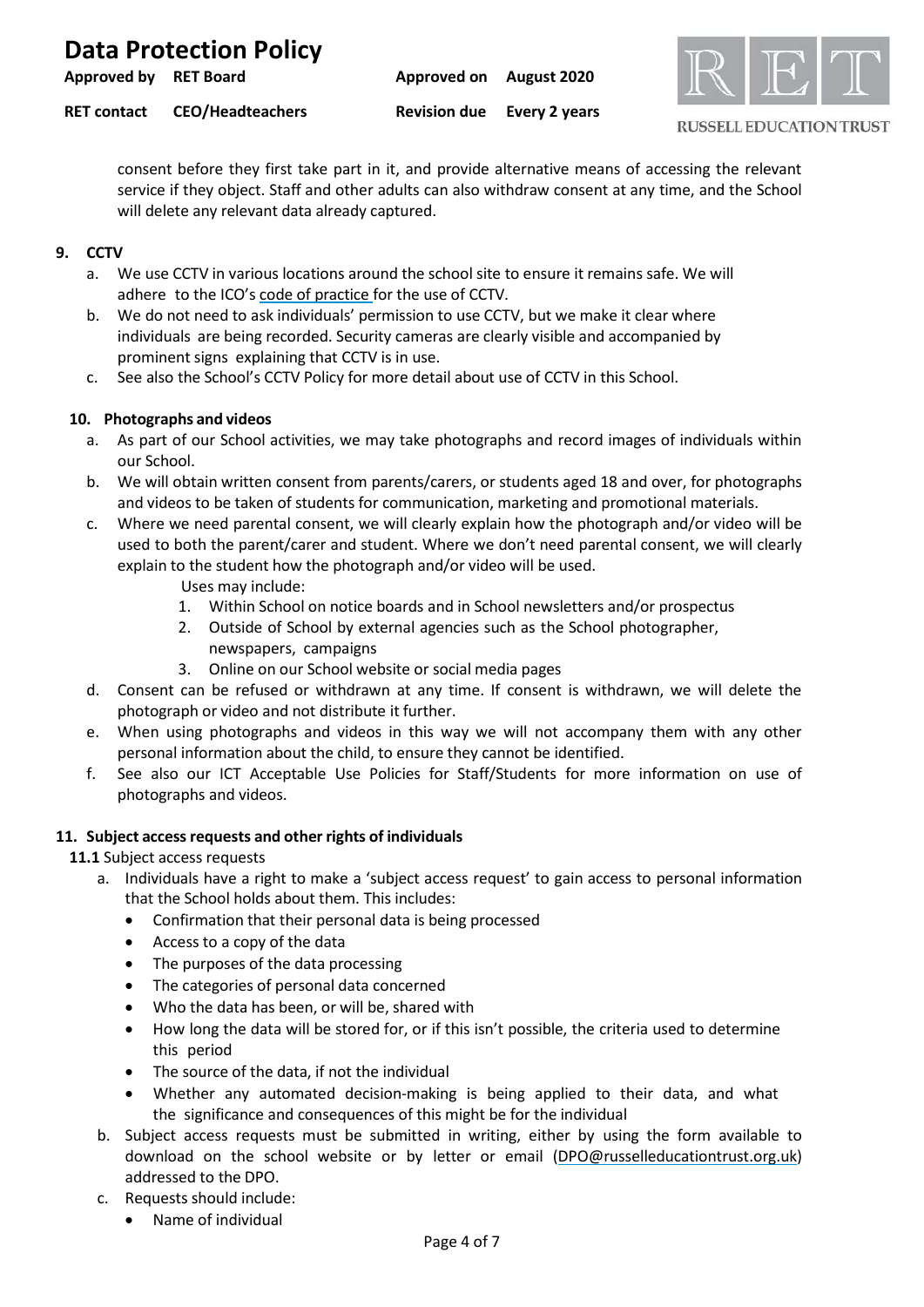**Approved by RET Board Approved on August 2020 RET contact CEO/Headteachers Revision due Every 2 years**



**RUSSELL EDUCATION TRUST** 

- Correspondence address
- Contact number and email address
- Details of the information requested
- d. If staff receive a subject access request they must immediately forward it to the school's finance manager or RET Head of Finance and Operations who, in conjunction with the Head and RET Chief Executive, will review the request and consult with the DPO in preparing a response.

#### **11.2 Children and subject access requests**

Personal data about a child belongs to that child, and not the child's parents or carers. For a parent or carer to make a subject access request with respect to their child, the child must either be unable to understand their rights and the implications of a subject access request, or have given their consent.

Children aged 12 and above are generally regarded to be mature enough to understand their rights and the implications of a subject access request. Therefore, most subject access requests from parents or carers of students at our School may not be granted without the express permission of the student. This is not a rule and a student's ability to understand their rights will always be judged on a case-by-case basis.

### **11.3 Responding to subject access requests**

a. When responding to requests, we:

- May ask the individual to provide 2 forms of identification
- May contact the individual via phone to confirm the request was made
- Will respond without delay and within 1 month of receipt of the request
- Will provide the information free of charge
- May tell the individual we will comply within 3 months of receipt of the request, where a request is complex or numerous. We will inform the individual of this within 1 month, and explain why the extension is necessary
- b. We will not disclose information if it:
	- Might cause serious harm to the physical or mental health of the student or another individual
	- Would reveal that the child is at risk of abuse, where the disclosure of that information would not be in the child's best interests
	- Is contained in adoption or parental order records
	- Is given to a court in proceedings concerning the child
- c. If the request is unfounded or excessive, we may refuse to act on it, or charge a reasonable fee which takes into account administrative costs.
- d. A request will be deemed to be unfounded or excessive if it is repetitive, or asks for further copies of the same information.
- e. When we refuse a request, we will tell the individual why, and tell them they have the right to complain to the ICO.
- f. The school will keep a record of all subject access requests including details of each request made, a log of the date and times of the receipt of information, and the school's issued responses.

#### **11.4 Other data protection rights of the individual**

- a. In addition to the right to make a subject access request (see above), and to receive information when we are collecting their data about how we use and process it (see section 7), individuals also have the right to:
	- Withdraw their consent to processing at any time
	- Ask us to rectify, erase or restrict processing of their personal data, or object to the processing of it (in certain circumstances)
	- Prevent use of their personal data for direct marketing
	- Challenge processing which has been justified on the basis of public interest
	- Request a copy of agreements under which their personal data is transferred outside of the European Economic Area
	- Object to decisions based solely on automated decision making or profiling (decisions taken with no human involvement, that might negatively affect them)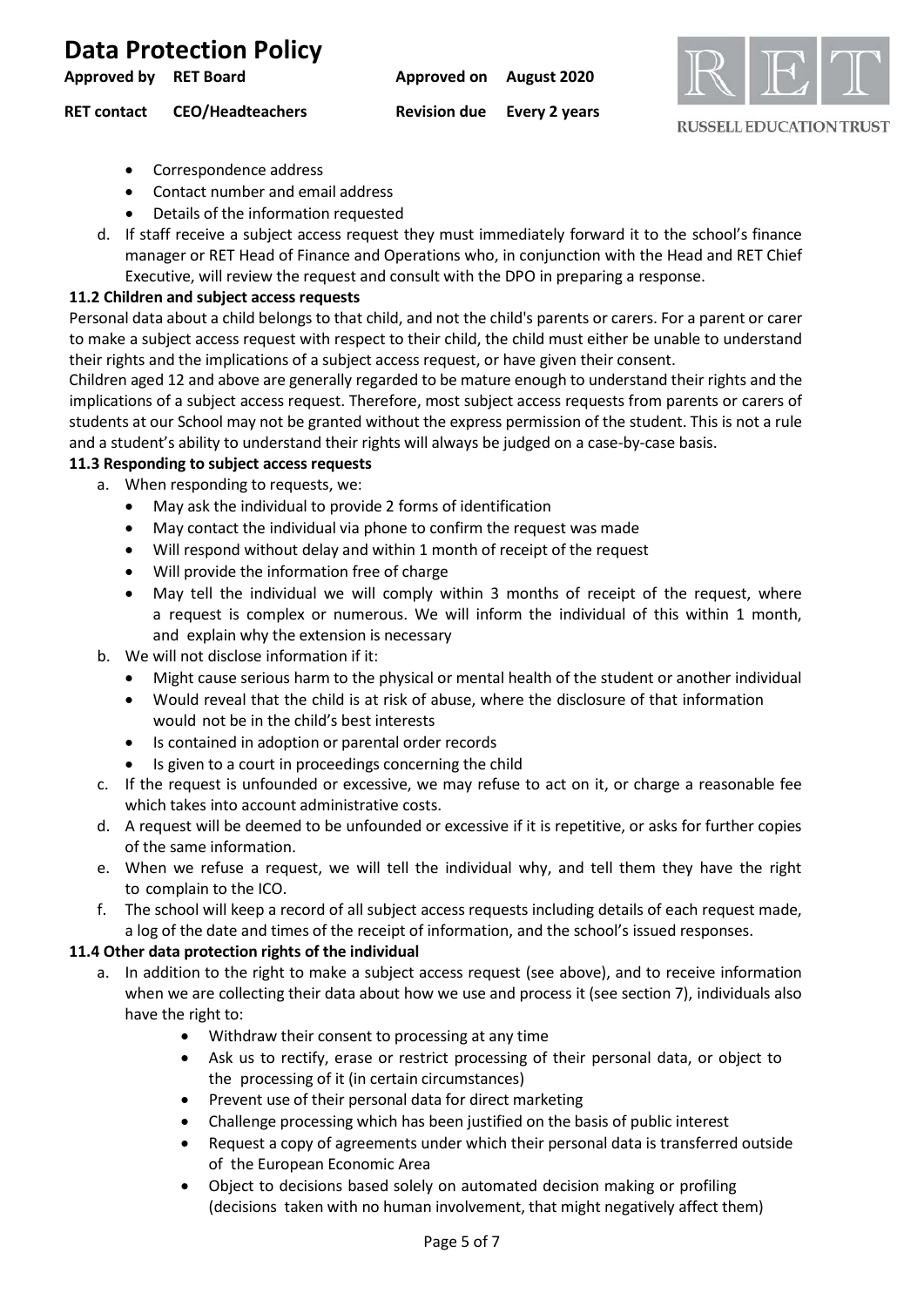| <b>Approved by RET Board</b> |                         | Approved on August 2020           |  |
|------------------------------|-------------------------|-----------------------------------|--|
| <b>RET contact</b>           | <b>CEO/Headteachers</b> | <b>Revision due</b> Every 2 years |  |



- Prevent processing that is likely to cause damage or distress
- Be notified of a data breach in certain circumstances
- Make a complaint to the ICO
- Ask for their personal data to be transferred to a third party in a structured, commonly used and machine-readable format (in certain circumstances)
- b. Individuals should submit any request to exercise these rights to the DPO. If staff receive such a request, they must immediately forward it to the DPO.

#### **12. Freedom of Information Requests**

- a. We will publish information in accordance with the school's Freedom of Information Publication Scheme.
- b. The school will keep a register of all Freedom of Information requests. The register will record all the details of the request and the date the response was issued to the requestor. The register will be made available to the DPO.
- c. Staff must subject all Freedom of Information requests to the school's finance manager. All responses will be approved by the Headteacher and RET Chief Executive or RET Head of Finance and Operations.

### 13. Parental requests to see the educational record

In academies and free Schools there is no automatic parental right of access to the educational record.

#### **14. Data protection by design and default**

- a. We will put measures in place to show that we have integrated data protection into all of our data processing activities, including:
	- 1. Appointing a suitably qualified DPO, and ensuring they have the necessary resources to fulfil their duties and maintain their expert knowledge
	- 2. Only processing personal data that is necessary for each specific purpose of processing, and always in line with the data protection principles set out in relevant data protection law (see section 6)
	- 3. Completing privacy impact assessments where the School's processing of personal data presents a high risk to rights and freedoms of individuals, and when introducing new technologies (the DPO will advise on this process)
	- 4. Integrating data protection into internal documents including this policy, any related policies and privacy notices
	- 5. Regularly training members of staff on data protection law, this policy, any related policies and any other data protection matters; we will also keep a record of attendance

#### **15. Data security and storage of records**

- a. We will protect personal data and keep it safe from unauthorised or unlawful access, alteration, processing or disclosure, and against accidental or unlawful loss, destruction or damage. In particular:
	- 1. Paper-based records and portable electronic devices, such as laptops and hard drives that contain personal data are kept under lock and key when not in use
	- 2. Papers containing confidential personal data must not be left on office and classroom desks, on staffroom tables, pinned to notice/display boards, or left anywhere else where there is general access
	- 3. Where personal information needs to be taken off site, staff must sign it in and out from the School office
	- 4. Passwords that are at least 8 characters long containing letters and numbers are used to access School computers, laptops and other electronic devices. Staff and students are reminded to change their passwords at regular intervals
	- 5. Encryption software is used to protect all portable devices and removable media, such as laptops and USB devices